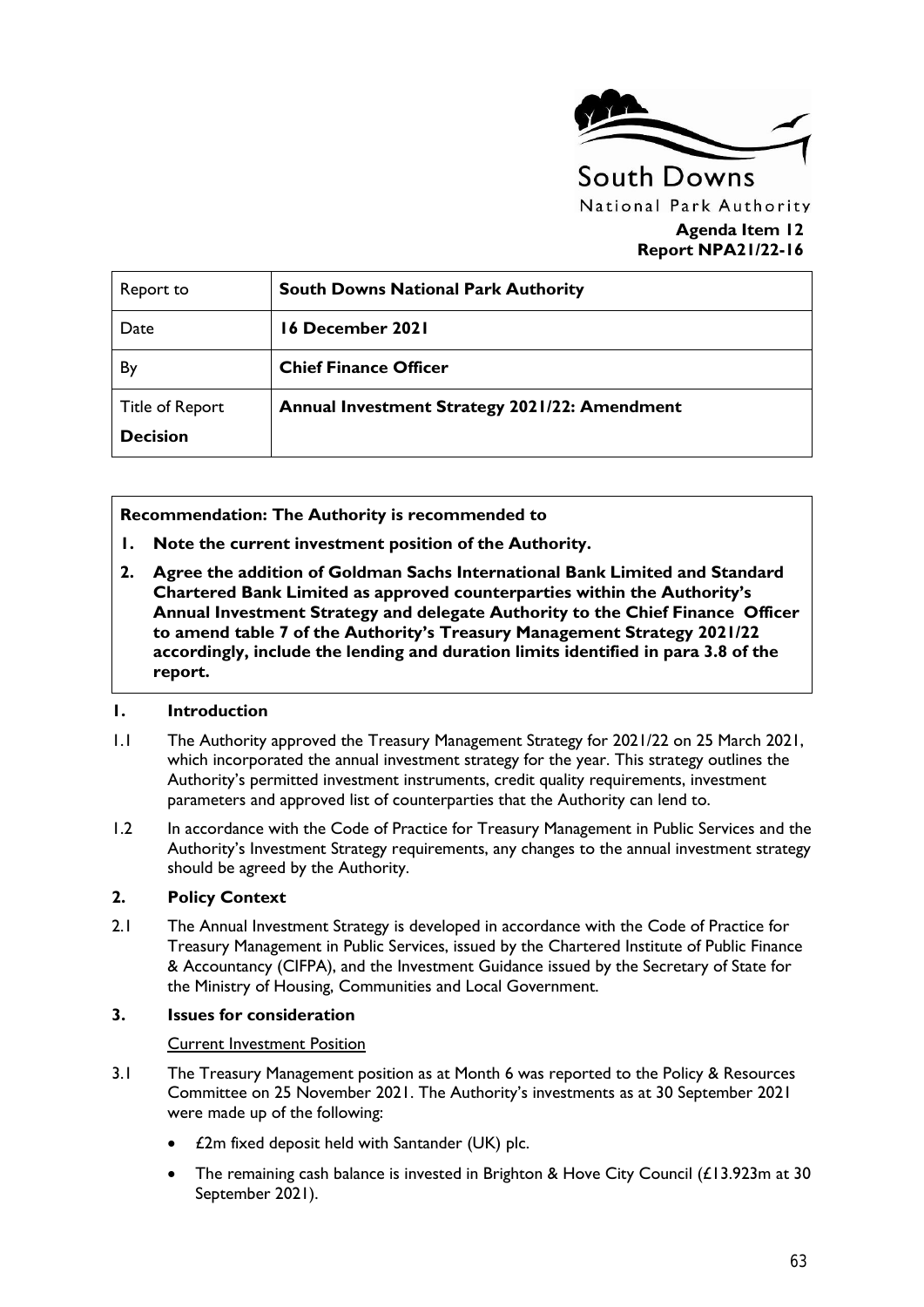- 3.2 Over the last 18 months (following the reduction in the official Bank of England base rate in March 2020), the balance invested in Brighton & Hove City Council has increased significantly. This decision has been made as a result of the BHCC pooled investment rate earning more than the Authority could achieve by investing funds with external counterparties that meet the Authority's investment criteria. This strategy has served the Authority well as this has enabled investment income to be optimised during a period where very low interest rates have been prevalent in the financial markets, whilst also retaining strong security and liquidity in the investment portfolio.
- 3.3 Recent minutes from the Bank of England's Monetary Policy Committees have indicated that there may be pressure to increase the official Bank Rate sooner than the market previously expected. Markets had been pricing in rate increases as soon as December 2021, but this expectation has eased off, with February 2022 currently thought to be the earliest meeting where the Bank may change the official rate. The expectation of a rate change early next year has resulted in an increase in the investment rates now being offered by some counterparties. Officers have been monitoring this situation and there is now an opportunity to explore allocating some of the Authority's balances held with BHCC to external counterparties.

#### **Investment Options**

- 3.4 In the last few years, the Authority's external investments have been held with a combination of Santander Bank plc, Lloyds Bank plc and other Local Authorities. Whilst the Authority continues to invest with Santander Bank plc, unfortunately, the rates offered by other Local Authorities and by Lloyds Bank plc are not sufficiently attractive to warrant moving funds out of the BHCC pool.
- 3.5 Officers have reviewed the investment rates available for all counterparties that generally accept deposits from local authorities, both those that are already on the authority's approved lending list, and those that are not, but which, importantly, meet the Authority's minimum credit criteria.
- 3.6 The table below demonstrates the current fixed term investment rates available for counterparties, both on the Authority's approved list and those not on the list, that meet the authority's credit criteria. For comparison, the current BHCC pool rate is 0.30%, held on a liquid basis:

| Counterparty                       | <b>Credit</b><br><b>Rating</b> | On<br><b>SDNPA</b><br><b>Approved</b><br>List? | 6<br>month<br>Rate | $\overline{2}$<br>month<br>rate |
|------------------------------------|--------------------------------|------------------------------------------------|--------------------|---------------------------------|
| Santander UK plc                   | A                              | Yes                                            | 0.20%              | 0.35%                           |
| Lloyds Bank                        | A+                             | Yes                                            | 0.02%              | 0.05%                           |
| <b>HSBC UK Bank plc</b>            | A+                             | Yes                                            | n/a                | n/a                             |
| <b>Barclays Bank</b>               | A+                             | Yes                                            | 0.16%              | 0.26%                           |
| National Westminster Bank plc      | A                              | Yes                                            | 0.28%              | 0.58%                           |
| <b>Nationwide Building Society</b> | A                              | Yes                                            | 0.15%              | 0.35%                           |
| Goldman Sachs International Bank   | $A+$                           | No                                             | 0.33%              | 0.74%                           |
| <b>Standard Chartered Bank</b>     | A                              | No                                             | 0.26%              | 0.63%                           |
| <b>Other Local Authorities</b>     | $N/A^*$                        | Yes                                            | 0.08%              | $0.15 - 20%$                    |

\* Assumed as AA- which is in line with the UK's sovereign rating.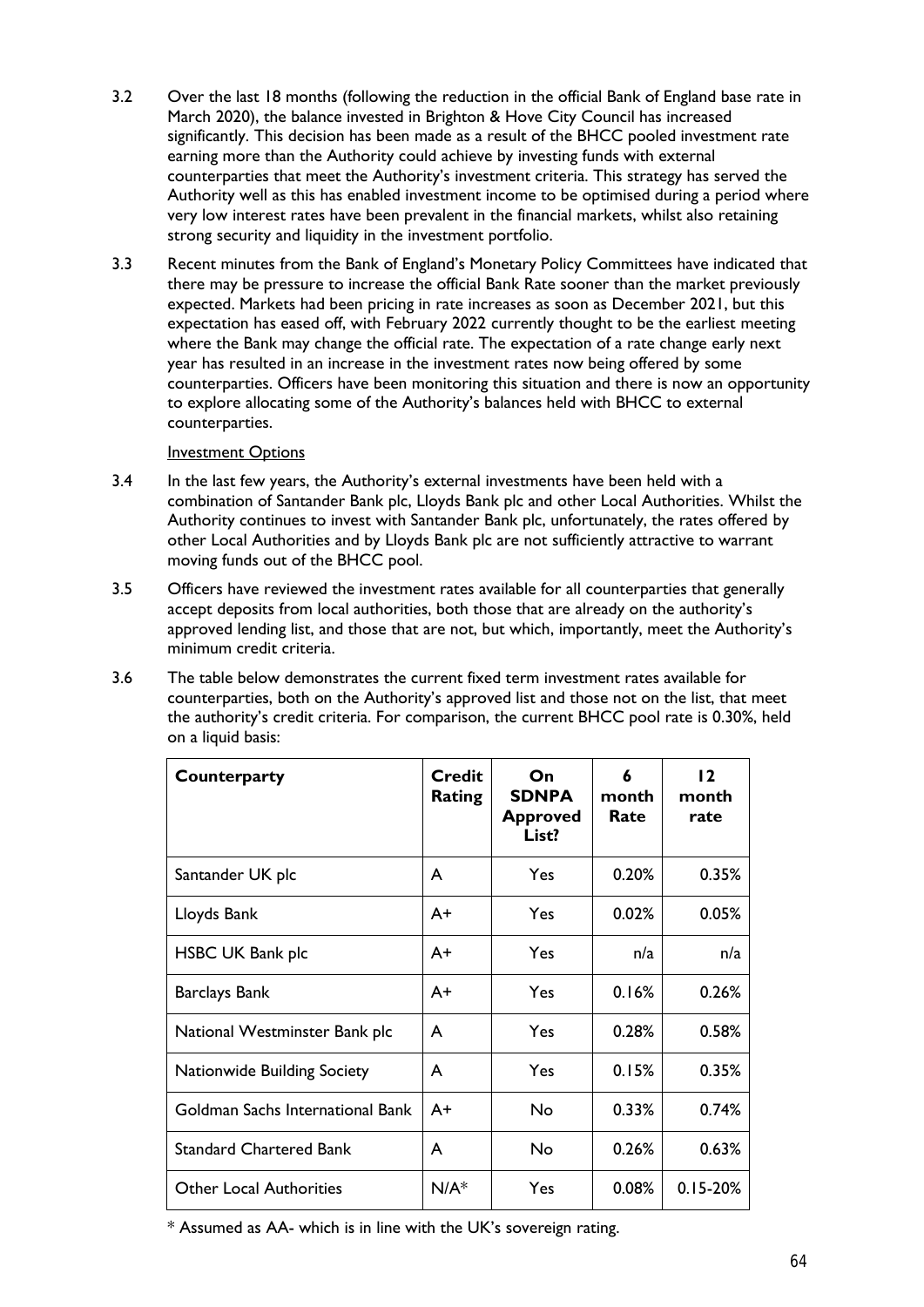- 3.7 Officers are in the process of setting up an account with National Westminster Bank plc to enable the authority to take advantage of the rates offered by the bank.
- 3.8 Of the other counterparties reviewed, there are two counterparties that meet both the authority's credit criteria and are offering investment rates that will improve the authority's overall rate of investment return without compromising the security of the portfolio:

## **Goldman Sachs International Bank Limited**

Goldman Sachs is an A+ rated UK Bank, which, under the Authority's credit criteria, allows the counterparty to be added to the approved list with a maximum investment of £5m for 12 months.

# **Standard Chartered Bank Limited**

Standard Chartered is an A rated UK Bank, which, under the Authority's credit criteria, allows the counterparty to be added to the approved list with a maximum investment of £5m for 12 months.

- 3.9 It is therefore recommended that the Authority agrees to adding these two names to the Authority's approved list of counterparties. Adding these counterparties will enable better diversification of the Authority's investment portfolio by spreading the external investment portfolio over more counterparties, as well as enabling an improved return on the portfolio.
- 3.10 In addition, Standard Chartered are currently offering sustainable deposits for local authorities as one of their investment products. Money placed in a sustainable deposit is earmarked against the bank's investment in areas aligned with the United Nation's Sustainable Development Goals.

# **4. Options & Cost Implications**

4.1 The recommendations within this report will result in an improved return on the Authority's investment portfolio and will therefore provide additional income to the 2021/22 forecast position. Any increase in income as a result of these proposals will be reported as part of Month 9 budget monitoring.

### **5. Next steps**

- 5.1 It is proposed that if the Authority agrees these additions that delegated authority be given to the Chief Finance Officer to amend table 7 of the Authority's Treasury Management Strategy 2021/22 accordingly, include the lending and duration limits identified in para 3.8 of the report.
- 5.2 Officers will continue to keep the financial markets under review and take advice from our independent Treasury Advisers (LINK Asset Management) to identify further opportunities for improved investment returns while maintaining compliance with the Authority's security and liquidity requirements.

### **6. Other Implications**

| <b>Implication</b>                                                         | Yes*/No                                                                                                                                                                                                |
|----------------------------------------------------------------------------|--------------------------------------------------------------------------------------------------------------------------------------------------------------------------------------------------------|
| Will further decisions be required by<br>another committee/full authority? | <b>No</b>                                                                                                                                                                                              |
| Does the proposal raise any<br>Resource implications?                      | <b>No</b>                                                                                                                                                                                              |
| How does the proposal represent<br>Value for Money?                        | The proposal will improve the investment returns<br>for the authority whilst maintaining a high level of<br>security and diversification, thereby improving<br>value for Money in treasury management. |
| Are there any Social Value<br>implications arising from the                | No                                                                                                                                                                                                     |